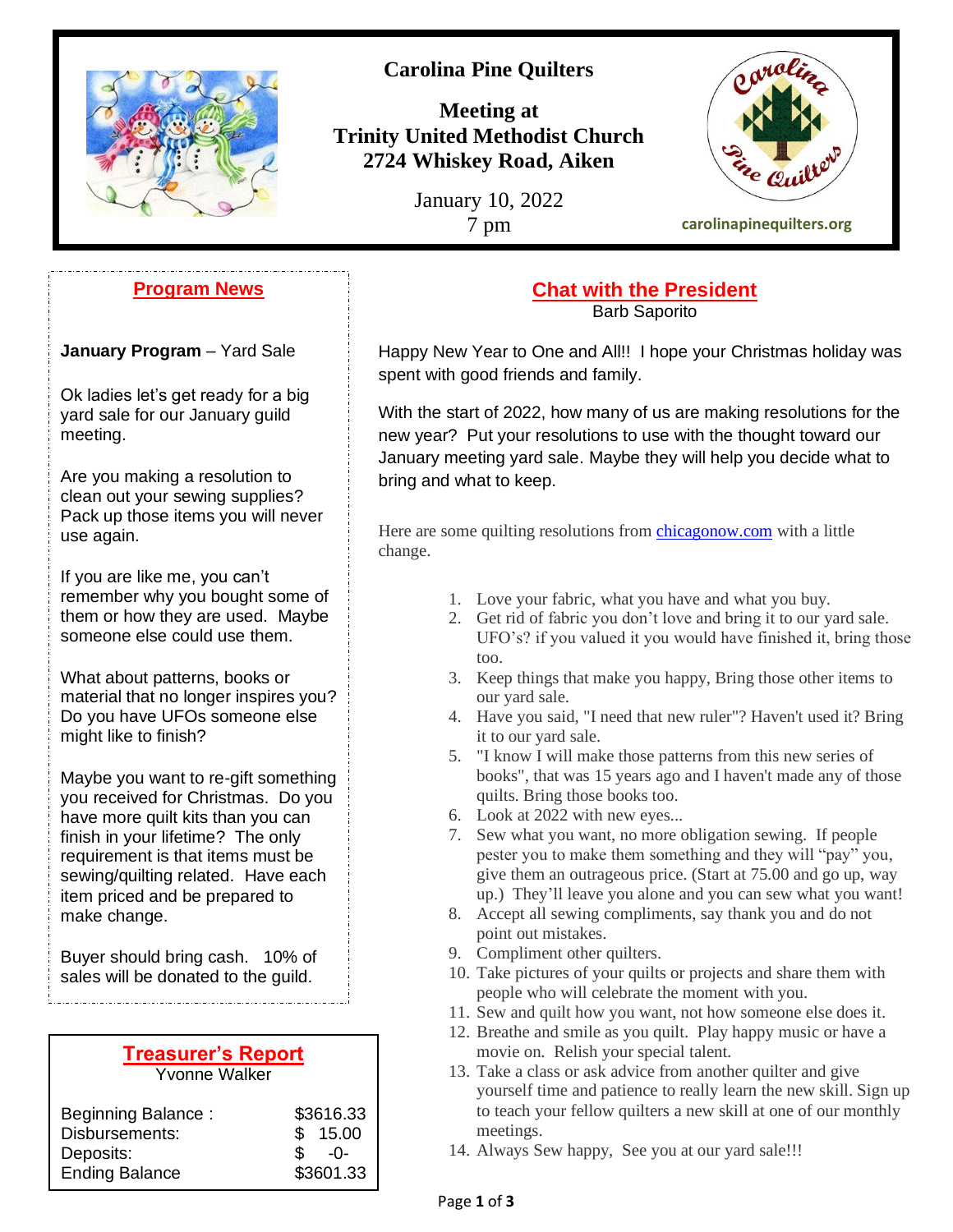## **Board Members**

**President –** Barb Saporito **Vice President –** Vacant **Secretary –** Margot Salzman **Treasurer –** Michele Deschenes **Newsletter Editor –** Karen Erickson **Webmaster –** Adela Dziekanowski

## **Committees**

**Community Outreach:** Carolyn Gibbons **Comfort Quilts:** Doris Leidheiser **Hospitality:** Linda McCloskey **Membership:** Adela Dziekanowski **Quilt Show:** Donna Holman



2022 dues are due in January. Adela Dziekanowski will be accepting registrations at the meeting beginning at 6:30. Save time at the meeting by filling out the membership form in advance. It is available online at [https://www.carolinapinequilters.org/membership](https://www.carolinapinequilters.org/membership-form.html)[form.html.](https://www.carolinapinequilters.org/membership-form.html) You may be able to fill it out on your computer before printing it. You may also USPS mail the form and check to her in advance of the meeting or if you cannot attend. Her address is in the directory. It will be much appreciated if all dues and forms were submitted in January.

#### **January Birthdays**

01/09 Sherry Hodge 01/12 Barbara Candido 01/16 Sheryl Grainger 01/18 Susan Renegar 01/18 Kerry DalSanto 01/19 Donna Holman 01/19 Donna Powers 01/23 Donna Davis 01/28 MaryAnn Thompson 01/31 Donna Vasil



#### **Early February Birthdays**

02/10 Rota Krape

**Remember to bring your yellow card for a chance to win a prize from Nora May's yard sale table. More cards available at the January 10 meeting.**

## **Community Outreach**

Carolyn Gibbons

In January, I will be handing out a questionnaire for community outreach, so put your thinking caps on before the meeting.

Do you want to do a Sit and Sew? If so, what days work best for the majority of people? I do know a lot of you are involved in other things, but if you are interested and plan to come, I would like to come up with a day that pleases everybody. If you choose Wednesday, someone else would have to be the person to be present since I work at the museum until 1:30

What kind of projects would you like to work on this year? What would benefit our community most? As always, we will continue to make quilts, but sometimes that's overwhelming to some of us. There's a myriad of agencies in our area that would profit from our many talents. Don't be hesitant to mention anything - not every project catches everybody's enthusiasm level. And don't feel guilty or pressured if a particular project doesn't appeal to you.

And as always, I am so appreciative of any help and suggestions for community outreach. I have several ideas in mind and will present them at the meeting.